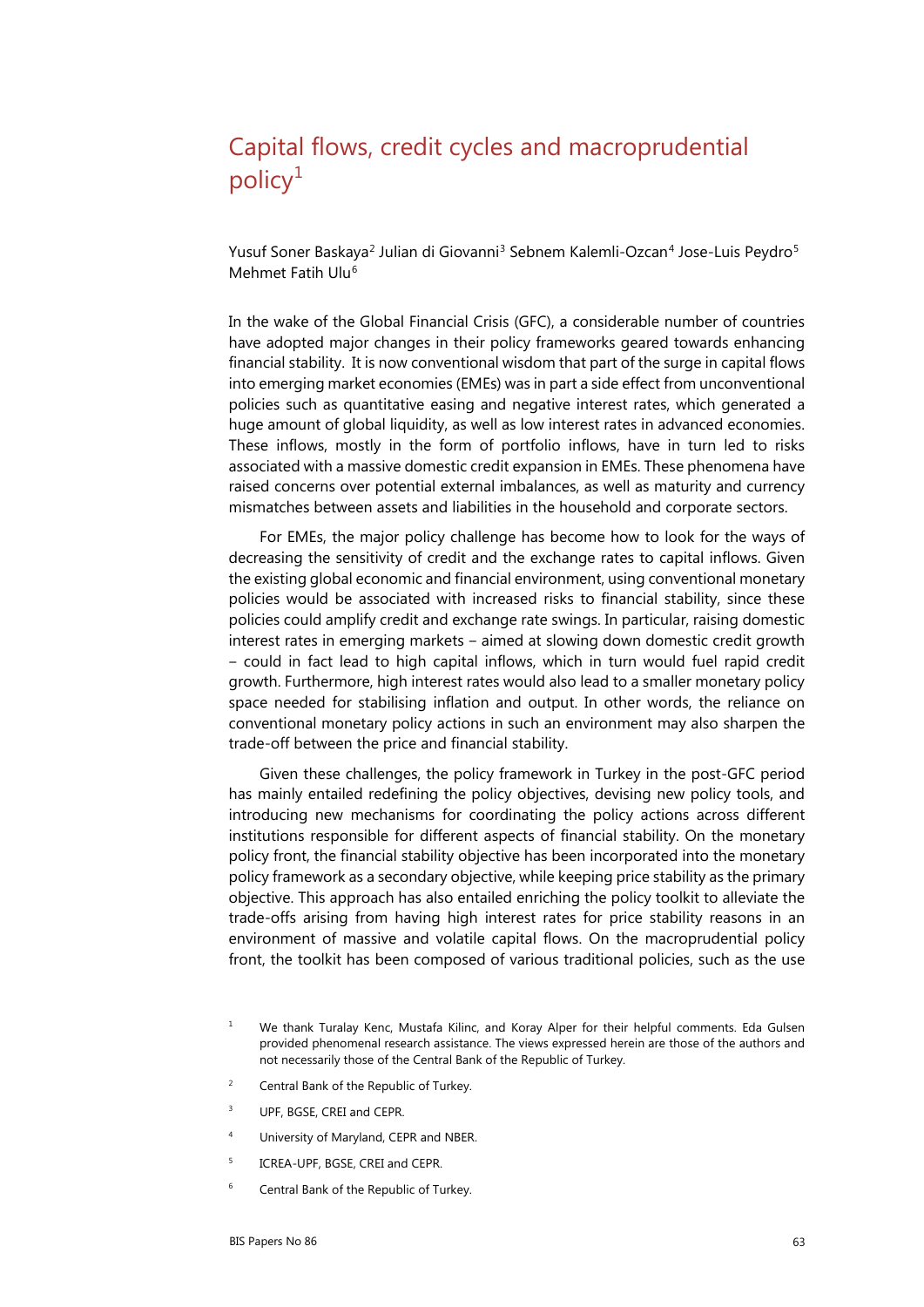of loan to value ratios, risk weights on different components on credit implemented by Banking Regulation and Supervision Agency (BRSA); as well as the interest rate corridors to discourage the inflow of short-term capital and to decrease the sensitivity of the domestic credit cycle to the global liquidity cycle.

The set of policies taken for maintaining the financial stability also led to the Central Bank of the Republic of Turkey (CBRT)'s new monetary policy framework, which was adopted at the end of 2010. With this change in the policy framework, the CBRT continued to focus primarily on price stability, while incorporating financial stability as a side objective. The latter entailed decreasing the sensitivity of both the economic activity in the financial and non-financial sectors to global capital flows and risk perceptions, and reducing the risks due to maturity and currency mismatches. With the multiple policy objectives, the policy toolkit has also been revised accordingly. While the key policy tool in the setup with only price stability objective was the policy rate, the new setup has utilised a much broader set of tools such as the interest rate corridor, the liquidity policy, the policy rate and finally the reserve requirement ratio (RRR), differentiated both across maturity and the currency denomination of liabilities.

In theory, such policies work both on the upside and downside of the capital flow cycle, ie the policies can reduce systemic risk and can also mitigate the effects of a credit crunch as a result of a reversal of capital flows. To date, there has been no causal evidence on the impact of such policies on the joint response of credit supply, credit demand and investment. To put it differently, we do not know whether macroprudential policies are successful in curbing credit growth and at the same time in diminishing risk taking by firms and banks without hampering investment and growth. In fact, the empirical evidence that is based on country-level aggregate data from emerging markets show inconclusive results in terms of the effects of macroprudential policies on credit supply, output and investment (see Forbes (2014) and Forbes and Klein (2013)).

There are several identification challenges in this literature. First and foremost, any macroprudential policy that aims at curbing domestic credit growth, which is linked to foreign capital inflows, will be correlated with capital inflows since the policy is taken in response to these flows. Second, when a country imposes capital controls or macroprudential policies to curb the domestic credit growth, it also imposes other macroprudential measures. Therefore, it is hard to tease out the effect of one policy from another, and especially at the annual frequency, which is the focus of many cross-country empirical studies. Third, both capital flows and macroprudential policy (or policies) are correlated with macroeconomic and microeconomic fundamentals. Therefore, even if one finds a negative effect of a capital control policy or a loan-tovalue ratio cap policy on capital flows and domestic credit growth, this does not imply causality given omitted country fundamentals, firm and bank characteristics and trends. Fourth, theoretical models point to rich micro-level heterogeneity arising from pecuniary or aggregate demand externalities. In particular, these models highlight how certain agents' risk-taking behavior will have aggregate effects (eg see Farhi and Werning (2014) and Korinek (2015)). In fact, such models' predicted design for the optimal macroprudential policy rests on this heterogeneous risk-taking. Aggregate data do not have the rich firm-, bank- and loan-level heterogeneity needed to test for heterogeneous impacts of policy. And last but not least, given country heterogeneity, one policy may work differently in different countries, and hence trying to infer the causal impact of policy from the diverse experiences of many EMEs might bias the results to finding nothing. As a result, it has thus far proved elusive to tease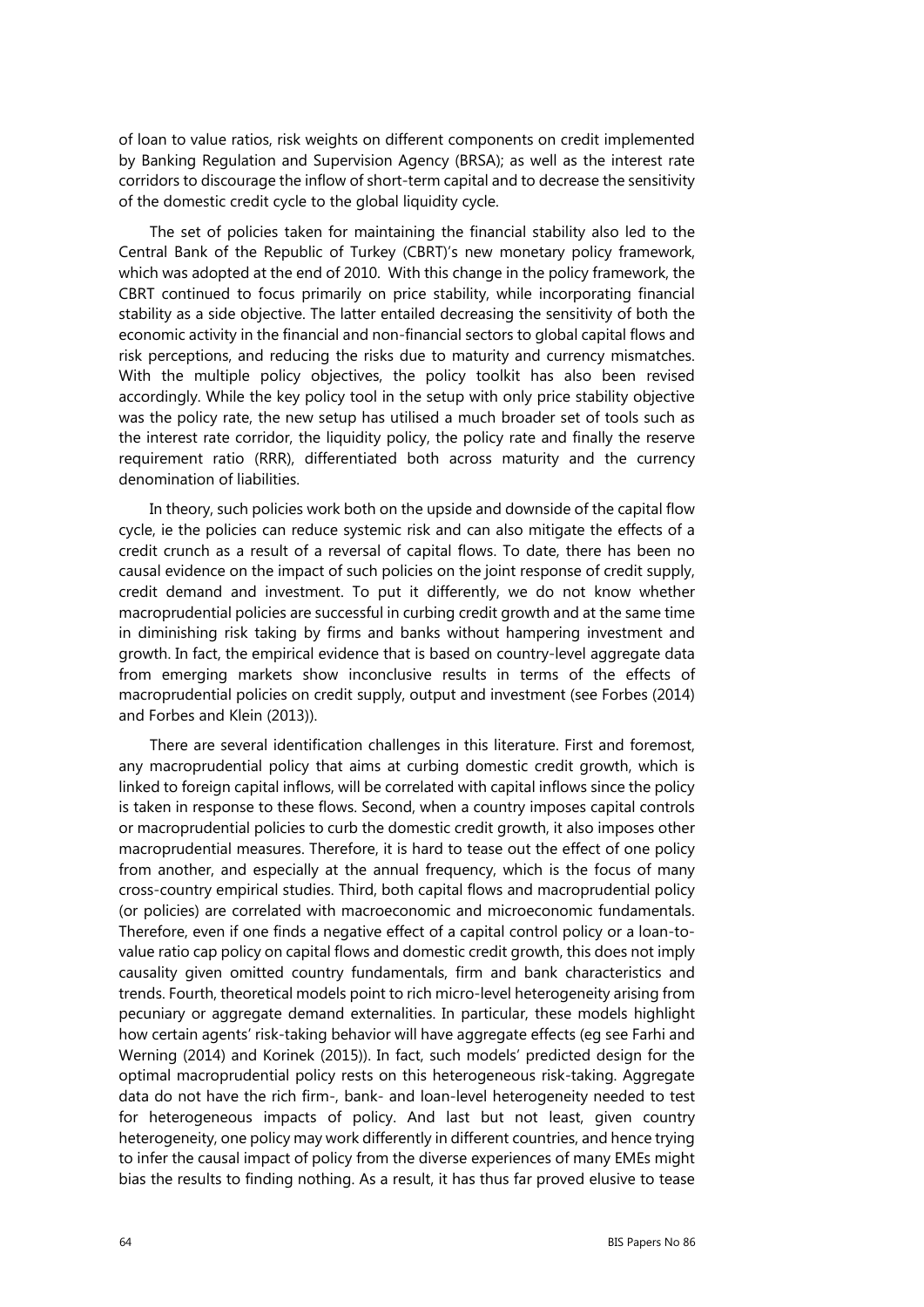out the direction of causality, and hence gauge the effectiveness of macroprudential policies on credit growth and real growth during capital inflow and outflow episodes for EMEs.

In our work, we overcome these identification challenges by using a unique administrative data set from a typical emerging market, Turkey, combined with a unique policy experiment. Turkey received capital flows on a consistent basis since 2003, with a current account deficit to GDP ratio of 8 percent on average. There have also been several macroprudential policies implemented since 2009 onward to curb domestic credit growth. We focus on certain policies that took place after June 2009. Our dataset covers the period 2003−13, and is at the loan-firm-bank-quarter level. We match loan-level data from a credit registry to firm and bank balance sheets collected by the CBRT. We work with quarterly frequencies to understand the effect of capital flows and macroprudential policy on financial outcomes such as loan growth, and then turn to the annual frequency to tease out the effects of flows and policy on firm-level investment.

Our identification strategy is composed of several building blocks. We want to identify the causal effect of capital inflows on domestic credit expansion, and then test for the effect of macroprudential policy in mitigating the risks of such an expansion. Given our loan-bank-firm-quarter level data set, we examine how global financial conditions and macroprudential policy impact credit conditions in Turkey by regressing loans and interest rates on these variables using the credit registry data. We are able to saturate all our regressions with firm-quarter fixed effects, which fully control for the direct effects of unobserved time-varying firm fundamentals (including the firm demand for credit), and also with bank-quarter fixed effects to control for the direct effects of all bank-specific factors that vary over time and affect banks' credit supply. We next run a difference-in-difference analysis before and after the macroprudential policy episode, which started in the third quarter of 2009, to see the difference in loan provision in terms of domestic currency and foreign currency loans for risky and non-risky borrowers.

Our results are as follows. First, we establish the link from global liquidity and capital flows to an increase in domestic credit provision in Turkey. Although there are several existing papers that establish this link using macro data, we are not aware of any work that links variables such as VIX and emerging market capital flows to loan growth directly using detailed micro data. Second, we show that during periods of such capital flow surges, loans in foreign currency also expand together with loans in domestic currency as part of the credit boom. Finally, we investigate the effects of the macroprudential policies on loan provision in terms of the differences between foreign and domestic currency loans before and after the policies take place in a difference-in-difference setting. We show that foreign currency borrowing declines after the policies, but not if there is a capital flow surge taking place across EMEs.

Our paper is related to several strands of the literature. Ours relates to papers that show a link between global conditions and emerging market capital flows such Forbes and Warnock (2012), Rey (2013), Bruno and Shin (2013a, 2013b, 2015), Miranda-Agrippino and Rey (2014) and McCauley et al (2015). This literature focuses on the global financial conditions that are significantly influenced by the stance of US monetary policy. Both credit booms and busts in EMEs can be driven by global capital flows which, in turn, are affected by global liquidity and US interest rates. In the light of a possible monetary policy normalisation in advanced countries, a possible tightening in the financial conditions in the international markets can create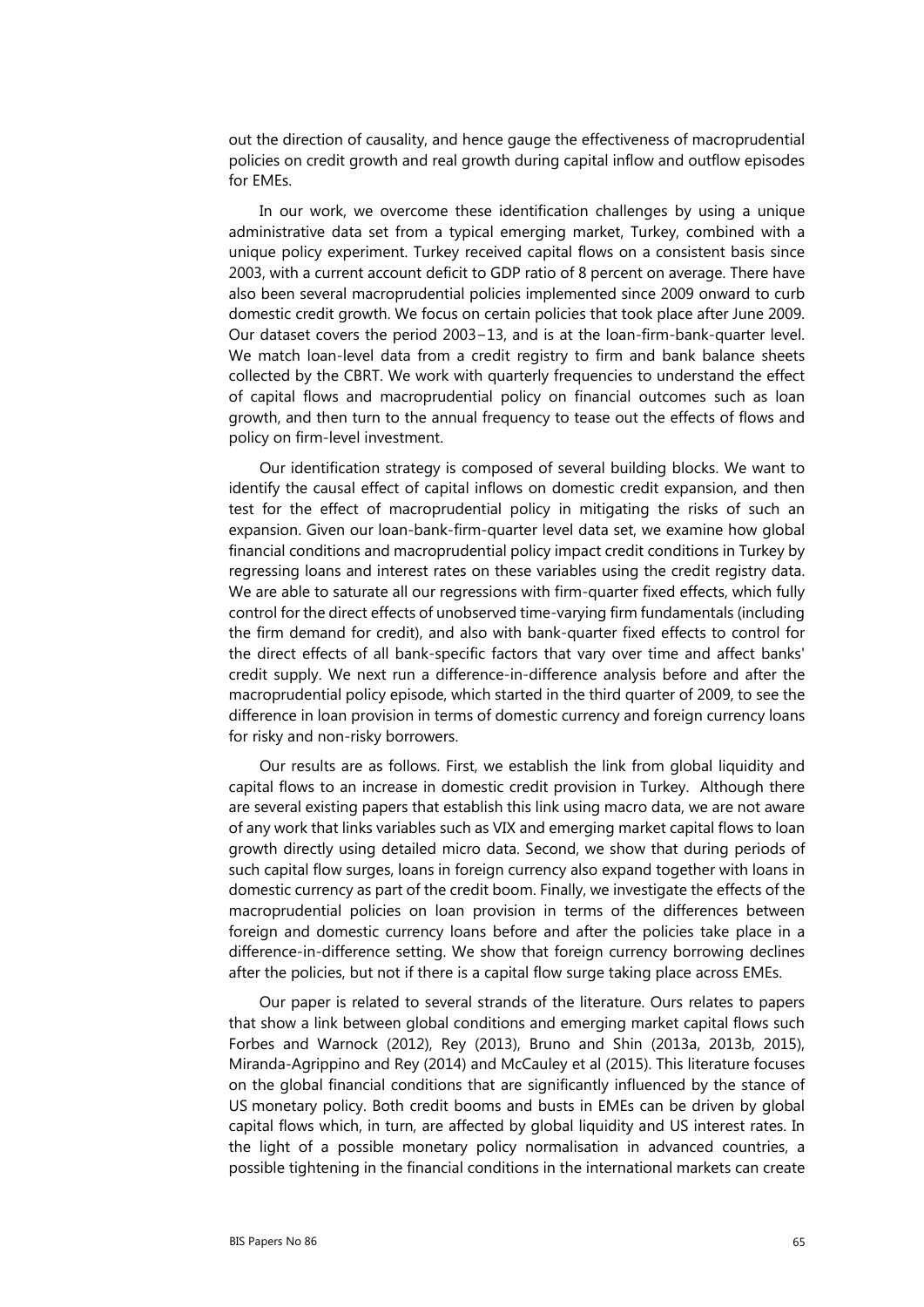spillover effects, according to this literature, where capital leaves the EMEs and/or cost of borrowing increases substantially for these economies (eg, see Fratzscher et al (2013), Chen et al (2015) and Sobrun and Turner (2015)). At the same time, a dollar appreciation will increase the value of dollar debt and the real burden of dollardenominated debt will increase in EMEs in such a case (See Shin (2013) and BIS (2015)).

Finally, our paper contributes to the literature on the real effects of the credit supply and demand shocks by investigating the firms' investment outcomes. There are only very few papers that analyse the real effects of credit supply and/or credit demand shocks by matching credit register data with precise firm-level information. For example, in a very recent paper using Italian credit registry data, Cingano, Manaresi and Sette (2013) exploit the dramatic liquidity drought in the interbank markets following the 2007 financial crisis and find important effects of credit shocks to banks on firm investments through the bank lending channel. Paravisini, Rappoport, Schnabl and Wolfenzon (2014) use Peruvian credit register data to show how the banking crisis negatively affects trade via a credit supply reduction, while Chodorow-Reich (2014) exploits US syndicated loan-level data to show that the financial crisis negatively affected employment of firms via a reduction of credit availability through their banks – he finds large effects. However, for Spain, Jimenez, Mian, Peydro and Saurina (2015) and Jimenez, Ongena, Peydro and Saurina (2015) use Spanish credit registry data and find insignificant real effects of credit supply booms in terms of employment.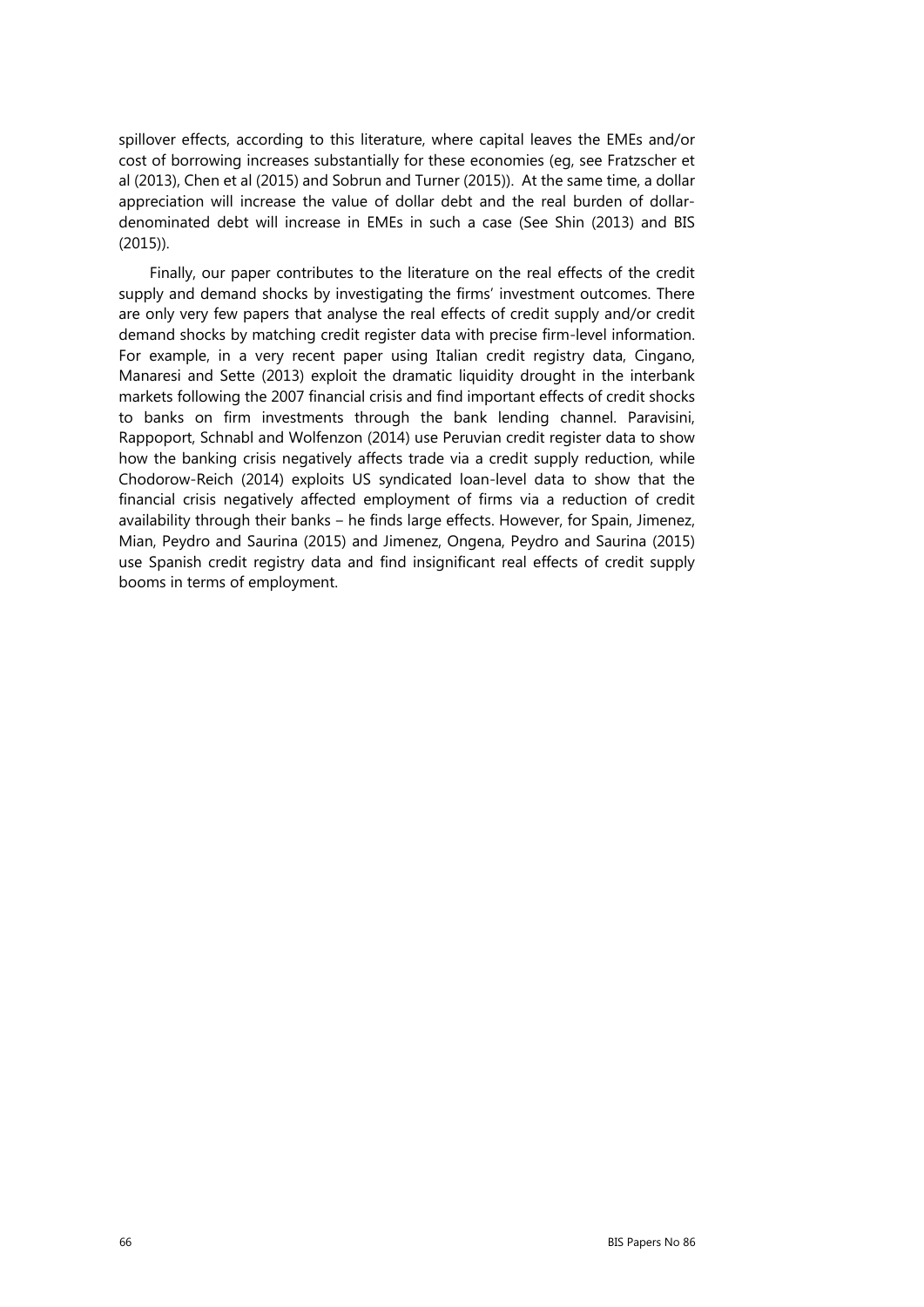## References

Bruno, V and H S Shin (2013a): "Cross-Border Banking and Global Liquidity", *Review of Economic Studies*, 82 (2), pp 535-564 (2015).

Bruno, V and H S Shin (2013): "Global factors in capital flows and credit growth", *Griswold Center for Economic Policy Studies Working Paper*, no 237.

Bruno, V and H S Shin (2015): "Capital flows and the risk-taking channel of monetary policy", *Journal of Monetary Economics*, vol 71, pp 119–132.

Cetorelli, N and L Goldberg (2011): "Global banks and international shock transmission: evidence from the crisis", *IMF Economic Review*, vol 59(1), pp 41–76.

Cetorelli, N and L Goldberg (2012): "Liquidity management of US global banks: internal capital markets in the great recession", *Journal of International Economics*, vol 88(2), pp 299–311.

Claessens, S and N Van Horen (2013): "Impact of foreign banks", *DNB Working Paper*, no 370.

Chodorow-Reich, G (2014): "The employment effects of credit market disruptions: firm-level evidence from the 2008-09 financial crisis", *Quarterly Journal of Economics*, vol 129(1), pp 1−59.

Cingano, F, F Manaresi and E Sette (2013): "Does credit crunch investments down? New evidence on the real effects of the bank-lending channel", Mo.Fi.R., *Working Papers* 91, Money and Finance Research group (Mo.Fi.R.), Department of Economic and Social Sciences, Univ. Politecnica Marche.

Cull, R and S Martinez Peria (2013): "Bank ownership and lending patterns during the 2008–2009 financial crisis: evidence from Latin America and eastern Europe", *Journal of Banking and Finance*, vol 37(12), pp 4861–4878.

De Haas, R and I Van Lelyveld (2014): "Multinational banks and the global financial crisis: weathering the perfect storm?" *Journal of Money, Credit and Banking*, vol 46(s1), pp 333–364.

Farhi, E and I Werning, (2015): "A theory of macroprudential policies in the presence of nominal rigidities", unpublished manuscript.

Forbes, K (2014): "Capital flow volatility and contagion: a focus on Asia", in Managing Capital Flows: Issues in Selected Emerging Market Economics, edited by Bruno Carrasco, Subir Gokarn and Hiranya Mukhopadhyay, pp 3–31, New Delhi: Oxford University Press.

Forbes, J and M Klein (2013): "Policymaking in crises: pick your poison", VOXeu.org, [www.voxeu.org/article/policymaking-crises-pick-your-poison.](http://www.voxeu.org/article/policymaking-crises-pick-your-poison)

Forbes, J and F Warnock (2012): "Capital flow waves: surges, stops, flight, and retrenchment", Journal of International Economics vol 88(2), pp 235–251.

Jimenez, G, S Ongena, J L Peydro and J Saurina (2012): "Credit supply and monetary policy: identifying the bank balance-sheet channel with loan applications",American Economic Review vol 102(5), pp 2301–2326.

\_\_\_\_\_\_ (2014): "Hazardous times for monetary policy: what do twenty-three million bank loans say about the effects of monetary policy on credit risk-taking?" *Econometrica*, vol 82(2), pp 463–505.